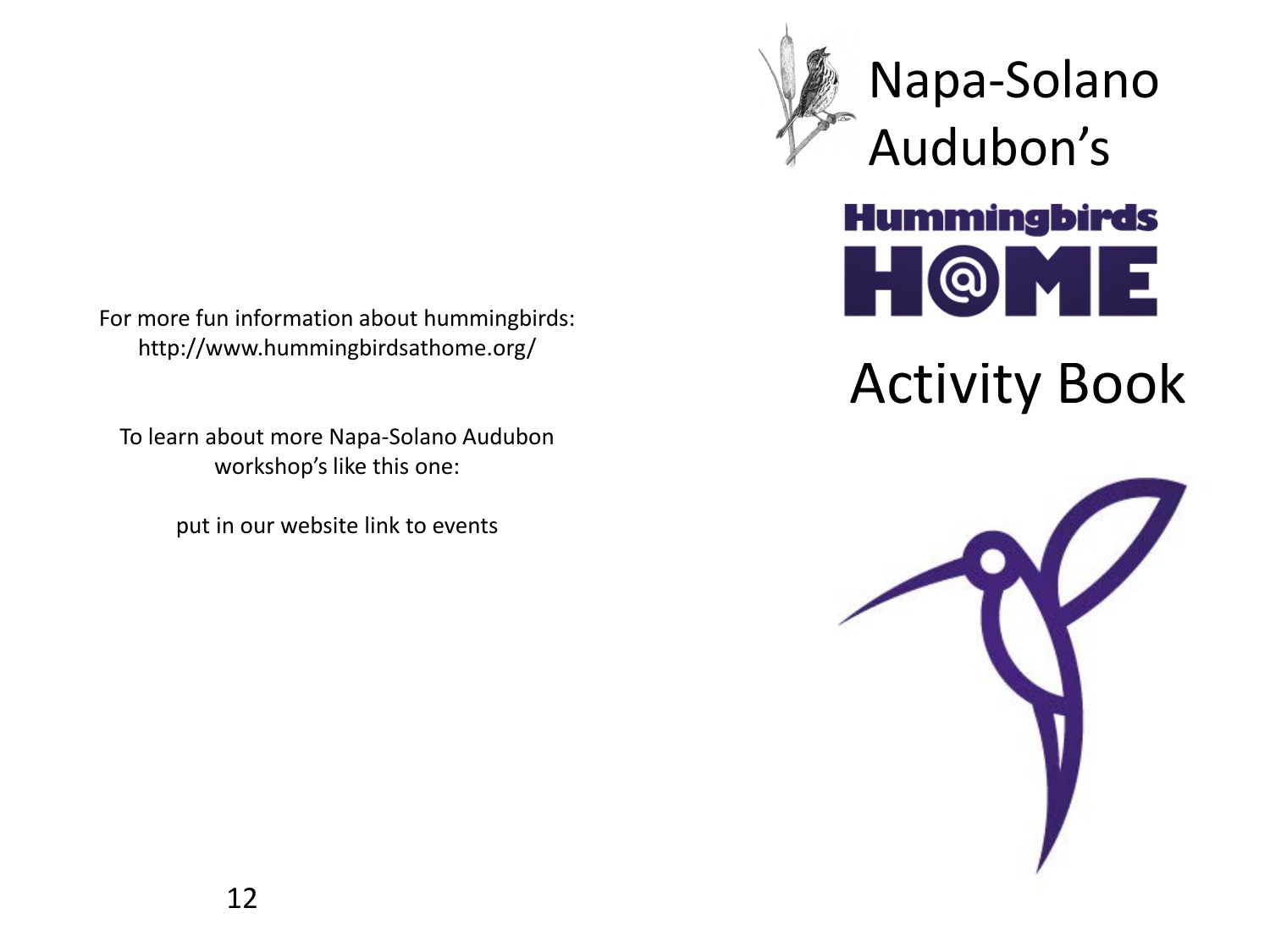# 2 **D**  $\alpha$  11 Drawing page

# Quiz

- 1. How old was the oldest known wild hummingbird? A) 5 years, B) 8 years ,C) 12 years
- 2. How far does the Rufous hummingbird fly during its spring migration? A) 100 miles, B) 2,000 miles, C) 0 miles, it doesn't migrate
- 3. How many eggs does a female hummingbird lay? A) 2, B) 4, C)10
- 4. Who builds the nest? A)the male B)the female C)Both
- 5. How much has Rufous hummingbird numbers declined since 1967? A) 10%, B)25%, C) 60%
- 6. When resting, how many breaths will a hummingbird take in a minute? A)250, B)100, C)75
- 7. Which weighs more an Anna's hummingbird or a nickel
- 8. How fast can a hummingbird dive? A) 20mph, B) 60mph, C) 250MPH
- 9. How many flowers does a hummingbird visit every day? A) 10, B) 100, C)1000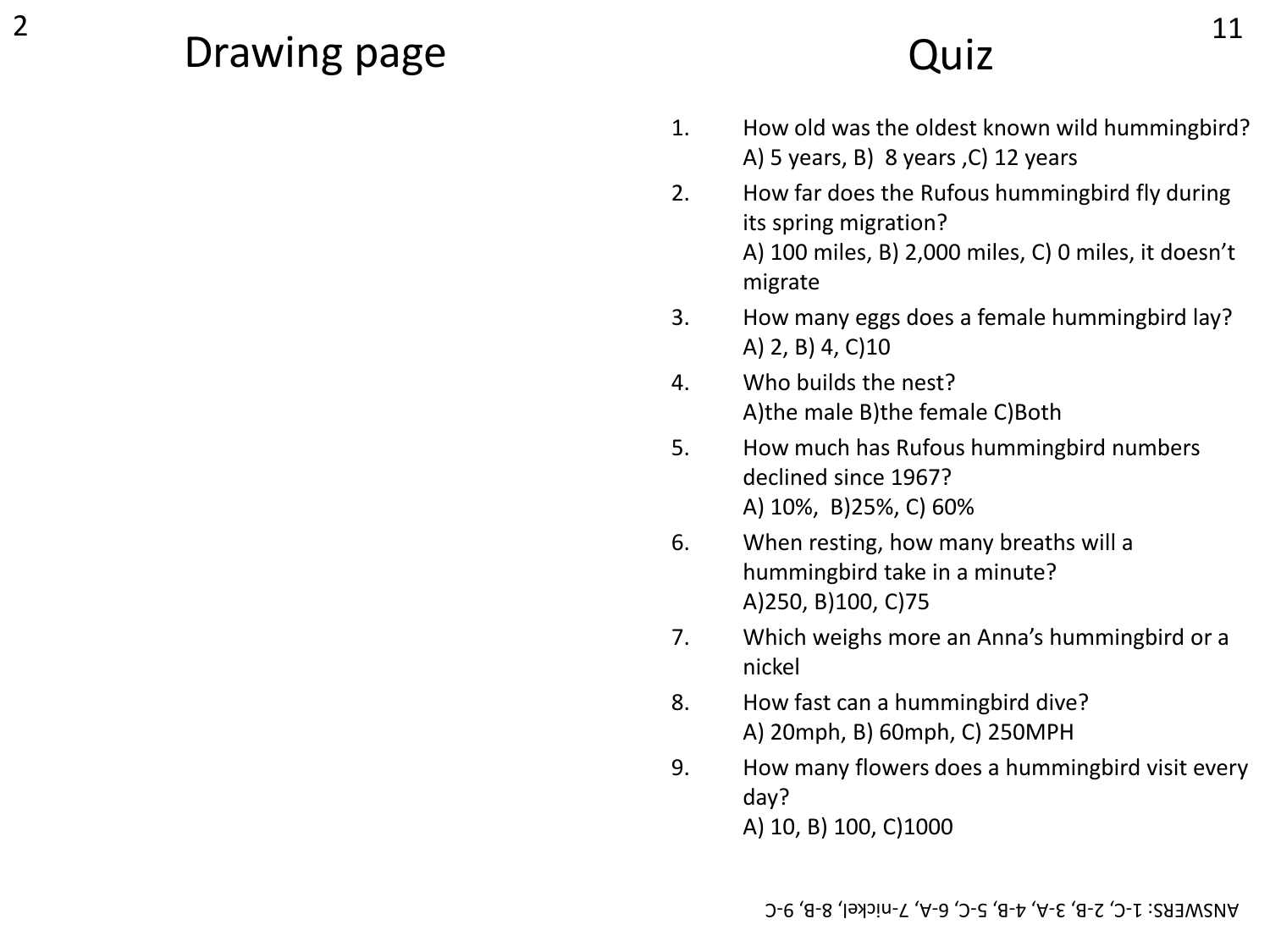

# $10$   $2 \times 5$   $1 \times 7$   $1 \times 1 = 3$ Coloring Page **Hummingbird Treasure Hunt**

Find 5 of these things on your walk today and get a prize!

- □ See an Anna's Hummingbird What is their main color? Draw a hummingbird.
- $\Box$  Hear an Anna's hummingbird Can you describe two different sounds that they make?
- $\Box$  A flower. 75% of hummingbird food is nectar (sugar water from flowers). Draw what the flower looks like.
- $\Box$  A branch that would make a good perch What makes it a good perch?
- $\Box$  A branch which would be good for a nest. What would make it a good branch for a nest?

### □ Spider Webs

What do you think hummingbirds use spider webs for? Can you find two spider webs that are very different?

- $\Box$  Insects Insects make up 25% of a hummingbird's diet. List the insects that you find.
- $\Box$  Lichen Hummingbirds hide their nests by camouflaging them with lichens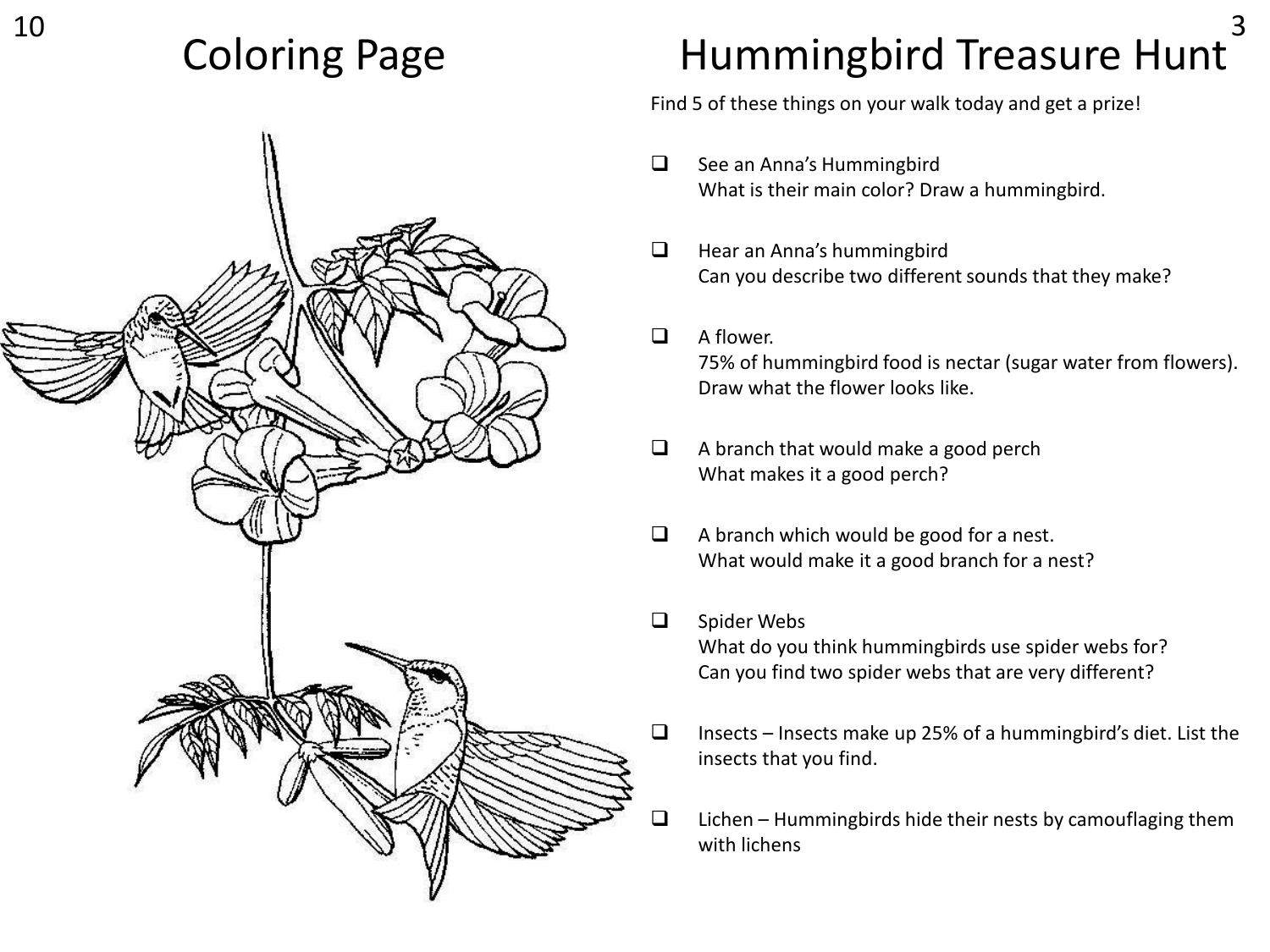Maze Coloring Page

Help this Rufous hummingbird find her way from Mexico to Alaska

4



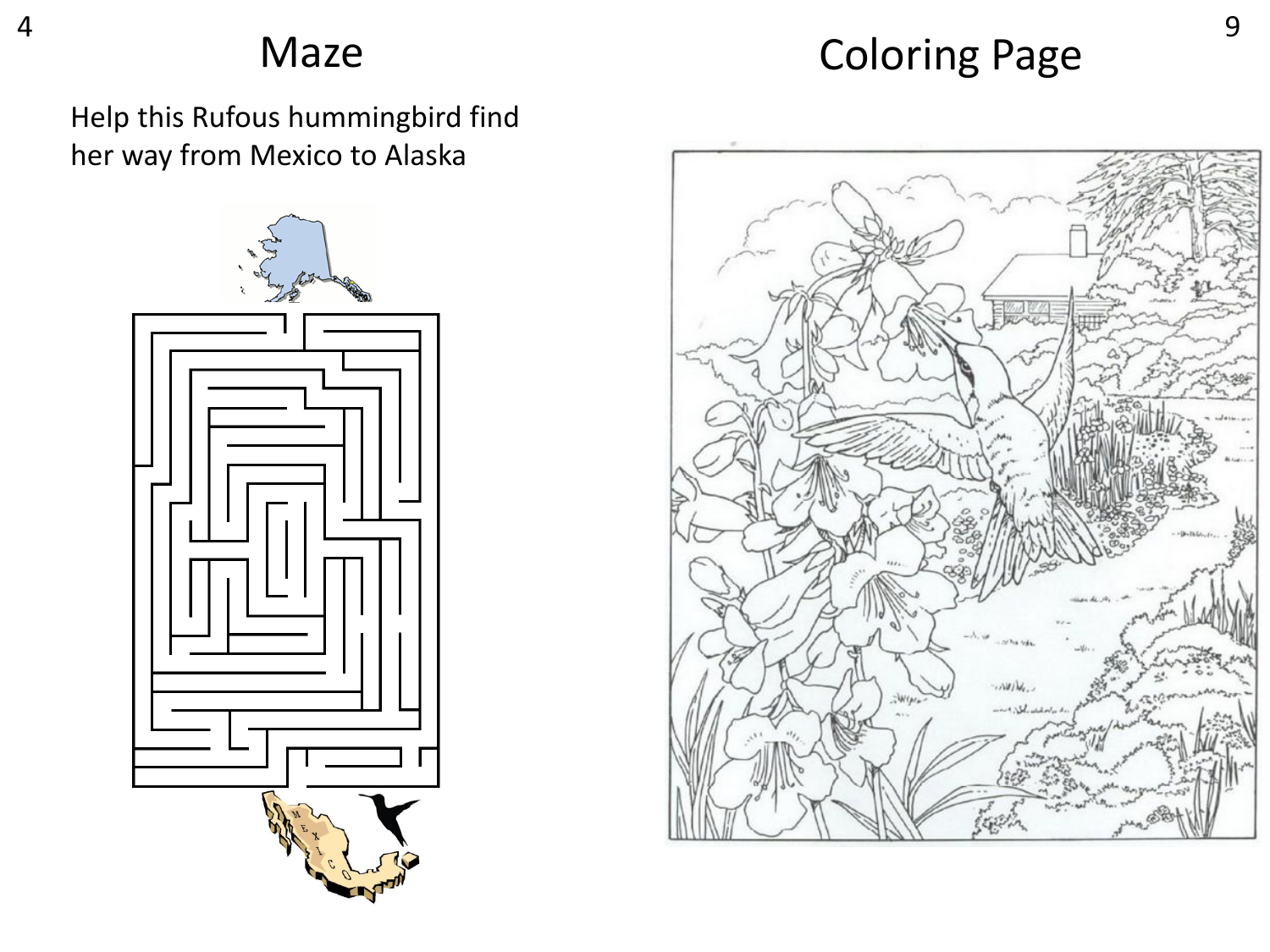# $8$   $6$  s  $\frac{1}{2}$   $\frac{1}{2}$   $\frac{1}{2}$   $\frac{1}{2}$   $\frac{1}{2}$   $\frac{1}{2}$   $\frac{1}{2}$   $\frac{1}{2}$   $\frac{1}{2}$   $\frac{1}{2}$   $\frac{1}{2}$   $\frac{1}{2}$   $\frac{1}{2}$   $\frac{1}{2}$   $\frac{1}{2}$   $\frac{1}{2}$   $\frac{1}{2}$   $\frac{1}{2}$   $\frac{1}{2}$   $\frac{1}{2}$   $\frac{1}{2}$  Connect the dots to discover hidden Pictures the Pollinator

Thanks to the wonderful work of hummingbirds and other animal pollinators, the world's flowering plants are able to reproduce and bear fruit, providing many of the foods we eat, the plant materials we and other organisms use, and the beauty we see around us.





In this picture, find the coin, cowboy hat, spoon, T-shirt, cap, comb, pinwheel, rake, screwdriver, **hummingbird**, jump rope, wristwatch, pencil, and tent